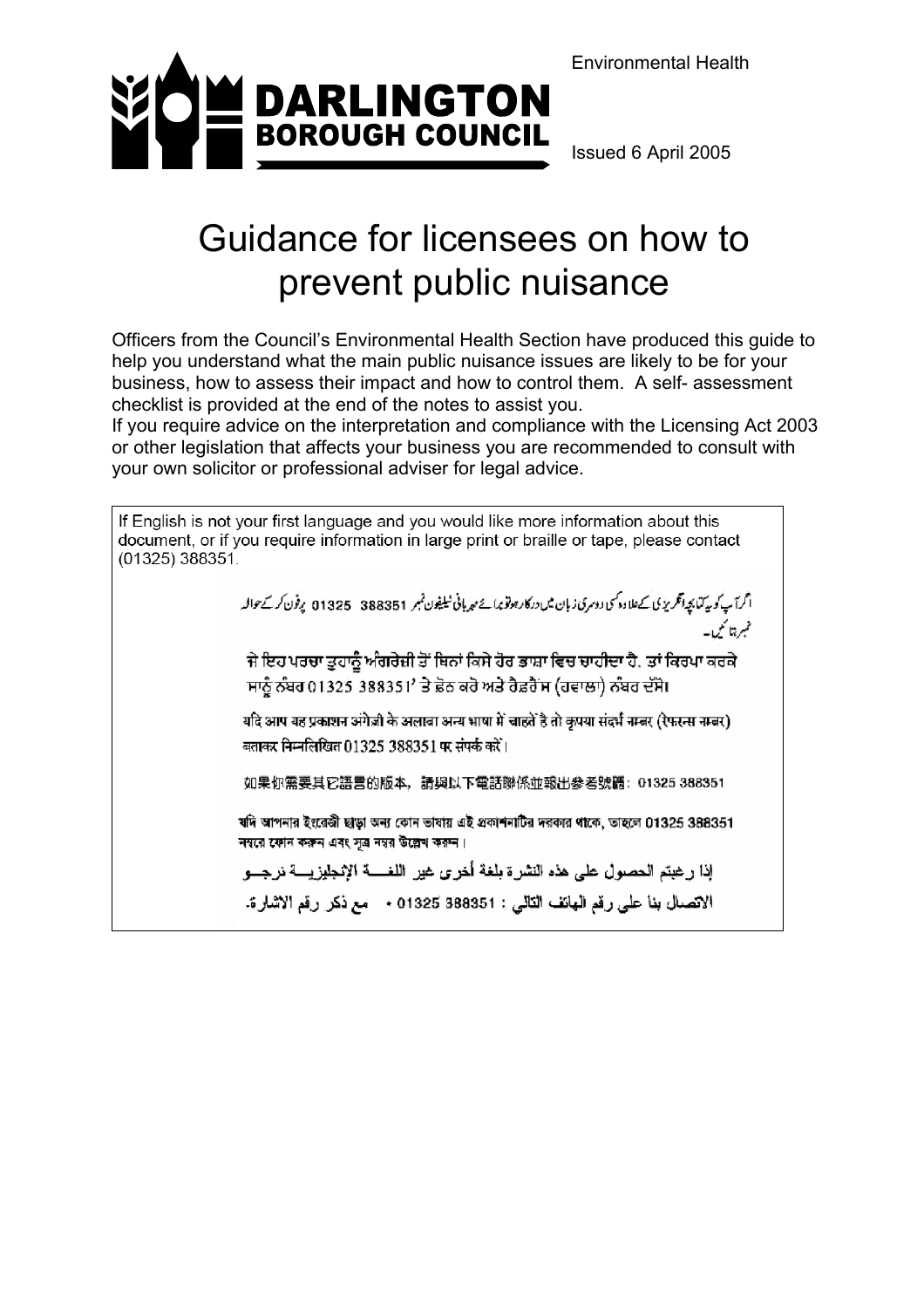Before the Council's Licensing Authority will issue a licence it must be satisfied that you can comply with the four key objectives of the Act:

- To prevent crime & disorder
- To look after public safety
- To protect children from harm
- To prevent public nuisance

You must demonstrate how you will comply with these objectives within an Operating Schedule that you submit along with your application form. The Licensing Authority may not grant the licence, or may vary or attach condition to ensure the above objectives are met. The Licensing Authority will listen to the views of Responsible Authorities (listed at the back of this publication), as well as other interested parties (such as local residents) before making its decision.

A thoughtful and well presented Operating Schedule will give confidence to the Licensing Authority and Responsible Authorities that you have properly considered public nuisance issues and that you will properly control them.

## What is Public Nuisance?

Public nuisance is a broad concept, which concerns how the activity of one person (or business) affects the rights of another - e.g. how noise from playing music interferes with another person's right to sleep. The degree to which activities are likely cause public nuisance will depend on a number of factors, including:

- The time of day/night when they take place.
- How frequently activities take place.
- How near people that may be affected are.
- The design, structure and layout of your premises.
- How well the activities are managed.

This guide concentrates on four specific areas associated with licensed premises that need to be addressed in order to prevent public nuisance:

- A. Noise,
- B. Odour,
- C. Litter, waste and street fouling,
- D. Light pollution.

As well as routine activities, you should also bear in mind temporary or one-off events such as parties and bank holiday arrangements can cause problems and may require greater management control.

You should also bear in mind the need to comply with other legal requirements e.g. structural works which may need planning and building control approval, or your present planning permission may restrict the hours when you can open – having a licence does not override other regulatory controls.

# A. NOISE CONTROL

Noise can come either directly, or indirectly from licensed premises. Direct noise, such as that from entertainment activity, will be under your direct control. Indirect noise, such as that from vehicles and patrons coming to and from the premises, may not be under your direct control, but you can strongly influence it.

## Typical noise sources include:-

- Sound amplification systems and entertainment in general
- Ventilation and air-conditioning units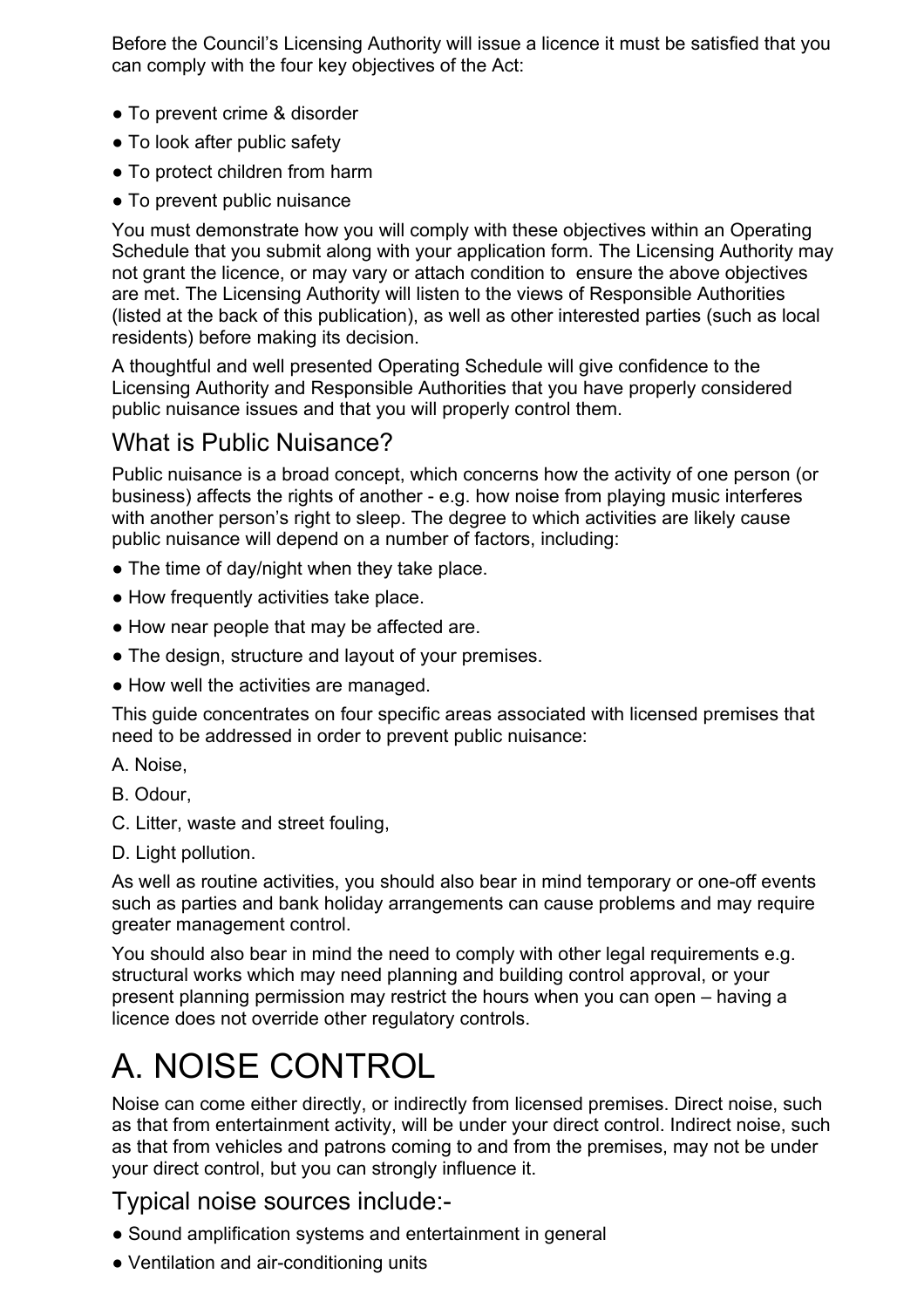- Chiller-units and beer pumps
- Handling of barrels, kegs, cylinders and bottles outside
- Vehicles (including taxis and delivery vehicles) and customers
- Customers, both inside and outside the premises
- Outdoor play areas and beer gardens
- Fireworks

If your premise is connected to another "noise sensitive" premise (such as a dwelling or office) you will need to take extra care to ensure excessive noise and vibration does not filter through the structure of the building. You are advised to seek a specialist noise consultant in such circumstances. The Institute of Acoustics and the Association of Noise Consultants have a list of experts in this field. (see table at the back of this booklet for contact details).

## Noise Control - what you need to do

You need to take all reasonable steps to ensure:-

Noise is not audible at sensitive locations, such as; dwellings, hospitals, hotels and other business premises (don't forget the residential parts of other licensed premises in the area).

Noise does not cause unreasonable disturbance to the wider public, such as passersby and people using public facilities.

Greater control measures are needed for premises that have regular entertainment, and/or where the venue is operated late at night (after 11pm).

## Within the premises you can:-

Keep windows, doors etc. closed – do not however forget that for health and safety reasons it is very important to ensure the premises is properly ventilated and access to emergency exits is not restricted.

Provide acoustically treated ventilation/air conditioning – avoiding the need for opening windows.

Use a sound-lobby (with two sets of self-closing doors) at the entrance / exit of premises.

Provide sound insulation to emergency exit doors and extractor fans.

Keep speakers within the premises, and do not position them near to openings such as doors or windows.

Do not deliberately play, or direct music outside the premises as a means of attracting custom.

### At the source of noise you can:-

Play sound amplification systems through a sound limiting device.

Use in-house speakers rather than artist and DJ speaker systems.

Provide sound insulated enclosures to external plant and machinery.

Provide sound insulation to ventilation ductwork and outlets.

Use anti-vibration mountings for speakers.

Use rubber matting and handling aids for the movement of barrels, cylinders, bottles etc.

Provide solid fencing/barriers around car parking, play areas and beer gardens etc.

### In addition you can:-

Ensure all staff, DJ's and artists understand your noise control requirements – provide training.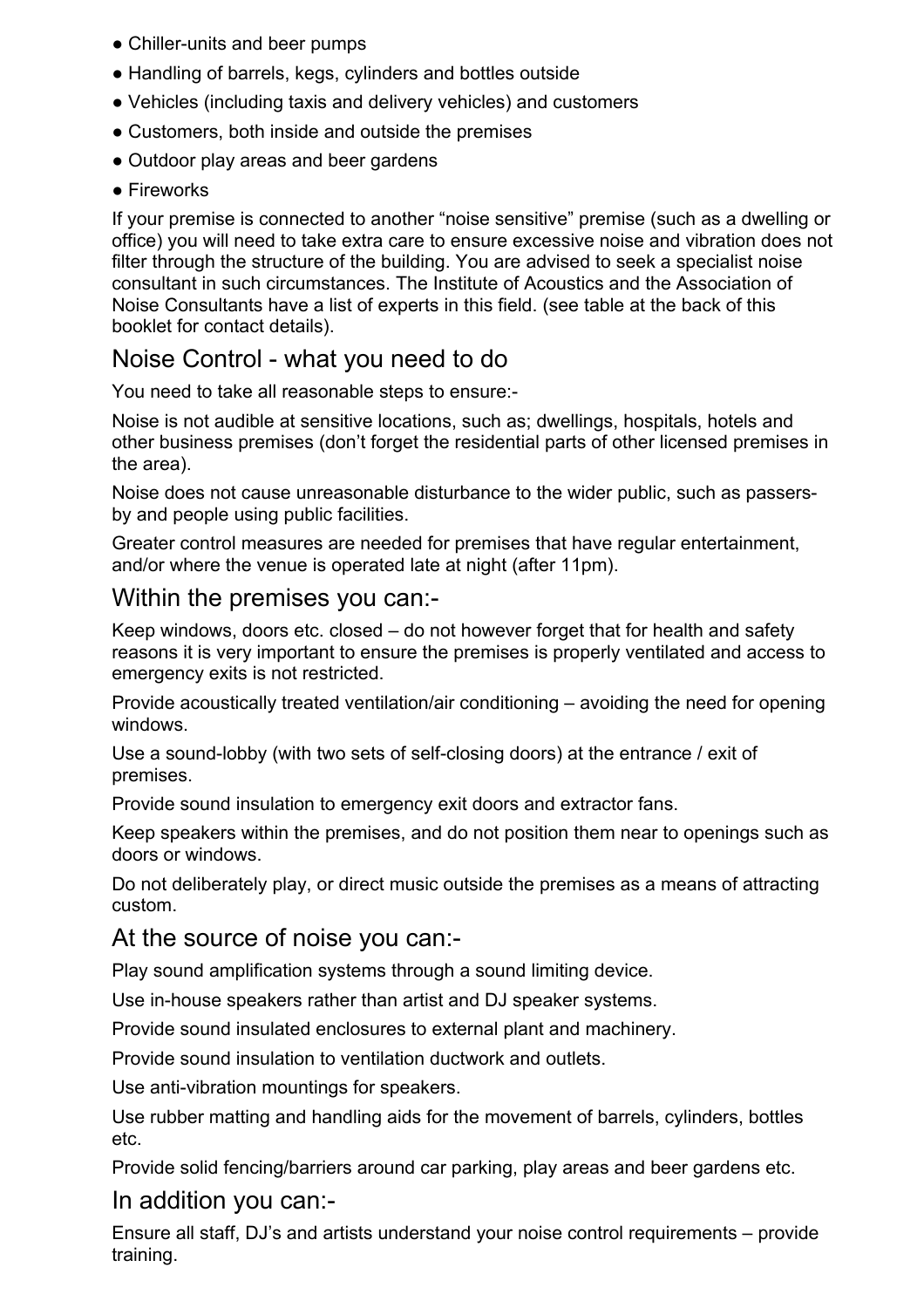Operate at realistic times, which will not impact on others.

Use different finishing times for different parts of your operation – e.g. finish entertainment earlier than alcohol or food sales.

Play relaxing or calming music towards the end of an event and allow customers to leave the premises naturally rather than being ushered out immediately after an event has finished.

Use outdoor areas at reasonable times and do not remove waste and bottles late at night.

Use signs to advise patrons and staff to be quiet when leaving premises. Ban people from the premises who do not cooperate.

Consider designating a specific taxi firm, who you know will behave responsibly, for staff and customers to use and ensure taxi drivers do not use the vehicle horn to attract attention when collecting passengers.

Arrange for deliveries to be made at reasonable times.

Carry out regular monitoring checks to ensure noise is being adequately controlled. This may include manager walking the area/streets around the premises.

#### *You may find it useful to refer to the following publications about controlling noise:-*

#### *The Institute of Acoustics Guide: "Good Practice Guide on the Control of Noise from Pubs and Clubs" – tel. 01727 848 195.*

### *The British Beer & Pub Association Guide: "Effective Management of Noise from Licensed Premises" – tel. 020 7627 9191.*

Special note: Employers have a duty under health and safety law to protect their employees from hearing damage caused by excessive noise. DJ's, bar staff and others working in areas where loud amplified music is played are particularly at risk. If you employ staff who work in a noisy environment you should assess their level of noise exposure and control excessive noise. This requirement is not directly related to the Licensing Act and need not form part of your application or operating schedule.

# B. ODOUR CONTROL (Offensive smells)

The main sources of odour from licensed premises are due to waste and bottle storage areas, drainage systems, and discharged air from kitchen extraction systems.

### **Waste**

Controlling odour from waste and bottle storage areas is by good management practice including:

- Using sealed waste bins with close fitting lids.
- Arranging that waste is collected on a regular basis by a reputable/licensed waste carrier.
- Screening waste storage areas from sight and making sure the area can be properly cleaned and has adequate drainage.
- Using a regular cleaning programme for all storage areas and waste bins.

## Drainage Systems

Odour comes from blocked and inadequately vented drainage systems and can be avoided by:

- Ensuring food waste is not put into the drainage system.
- Providing grease-trap(s) to the drainage outlet from kitchens.
- Regularly clean grease-traps and drainage systems.
- Ventilating the head of the drainage system is at a high level using a vent stack.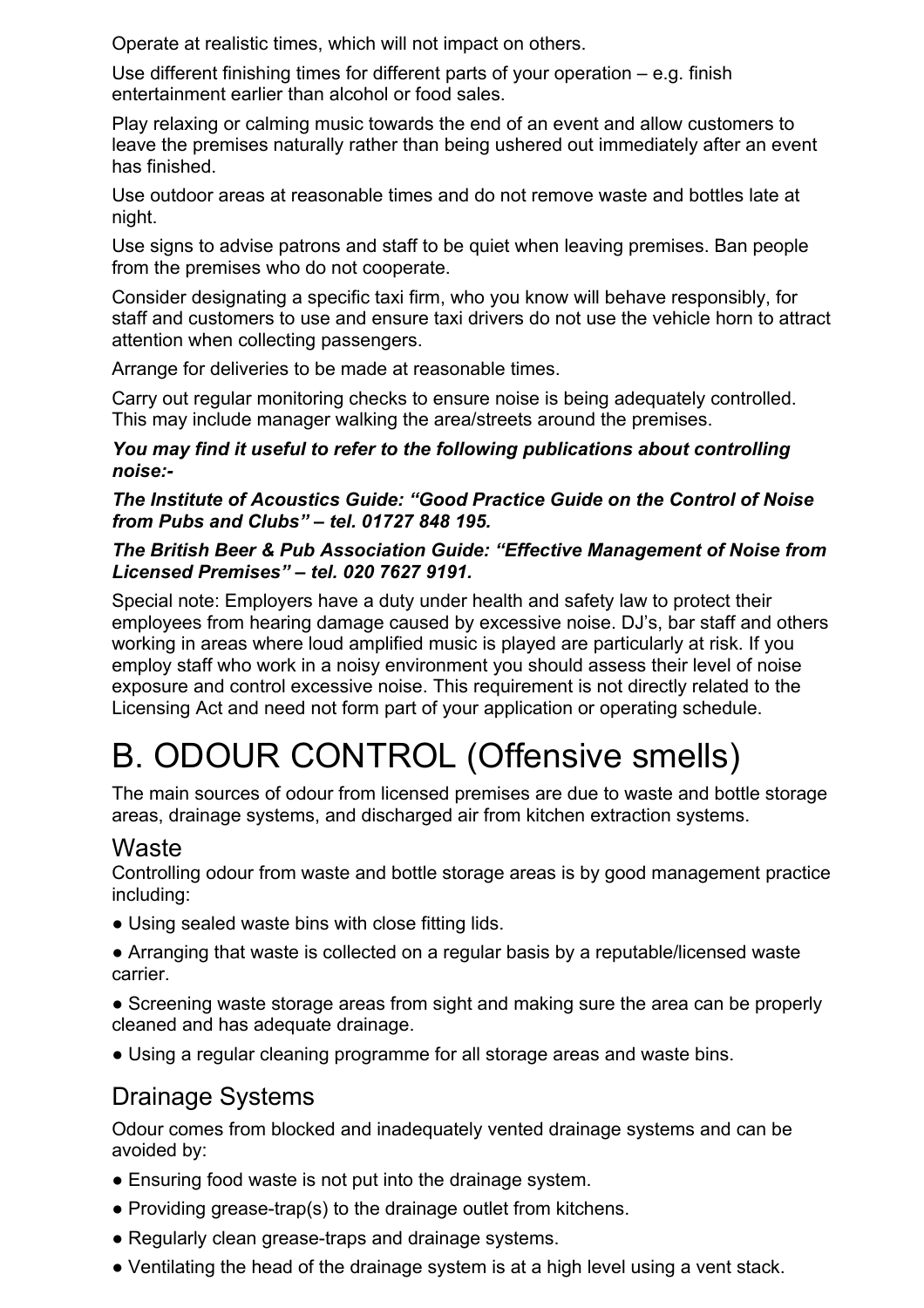## Cooking Smells

Most commercial kitchens will require a mechanical extraction system, and the type and size will depend on the size of the cooking facility, type of food prepared and type of cooking appliances used. You may need to get advice from specialist air handling engineers about controlling odour from kitchen air extraction systems. Ket issues when installing air extraction equipment that must be taken into account are:

• The extracted air should be discharged at a high level, taking into account other buildings in the area – we recommend at least 1metre above highest point of the licensed premises, or other nearby buildings.

• The air being extracted from the cooking area should be replaced by clean air into the kitchen – ideally supplied by mechanical means. Opening windows and doors should be avoided.

• The extraction system should be designed to ensure the flow of air is not restricted by acute angles in ductwork, dirty filters, inadequate fans and cowls at the exit point.

● Using grease filters and other odour control techniques such as carbon filters, electrostatic precipitation, scrubbers and neutralising agents etc. Specialist advice should be taken on the suitability of such techniques.

- Noise from fan housings does not cause a nuisance to others.
- Effective and regular programme of cleaning and maintenance is of vital importance.

When installing ductwork ask the Planning and Building Control departments of the Council to find out if you need permission. (see the Contact List at the end for details)

In addition to the above, you should take care to ensure cooking odours do not filter through the building structure into adjoining premises by sealing gaps around services in party walls and ceilings.

Mobile traders should think carefully about where they site their vehicle in order to avoid odour problems.

The main guidance document on this subject is the "Control of Odour and Noise from Commercial Kitchen Exhaust Systems" (CIE 150:2003). This is available from the Department of Environment, Food and Rural Affairs (DEFRA) – tel. 020 7238 6000.

# C. CONTROL OF LITTER, WASTE AND STREET FOULING

Licensed premises of all types can potentially cause public nuisance from litter and waste. There are a number of laws relating to proper waste collection and disposal, not least of which is the "duty of care" to ensure any waste is properly contained and controlled while in the operator's possession, and that it is collected by a reputable waste carrier. The Licensing Act does not duplicate these laws, but you will need to show that you have good waste management practices in order to prevent public nuisance.

Fouling by people urinating, vomiting and even defecating in the street, as well as blood from drink related violence or accidents is becoming an increasing problem – particularly in our town centre. With extended drinking hours, and possible increased alcohol consumption, the potential for such anti-social behaviour is much greater. Clearly the individuals concerned are ultimately responsible for these actions, which in some cases can result in criminal action being taken. However, you can take action to help prevent this happening and make our streets an attractive environment for all.

Uncontrolled litter, waste and street fouling is unsightly and can lead to a negative image of the area harm the reputation of your business and the town. In some cases it may cause offensive odour; attract rats and insects and be a public health risk; cause people to slip, trip and injure themselves on broken glass.

Typical examples of litter, waste and street fouling that may cause problems include take-away packaging and food dropped by customers; 'wind-blown" waste and litter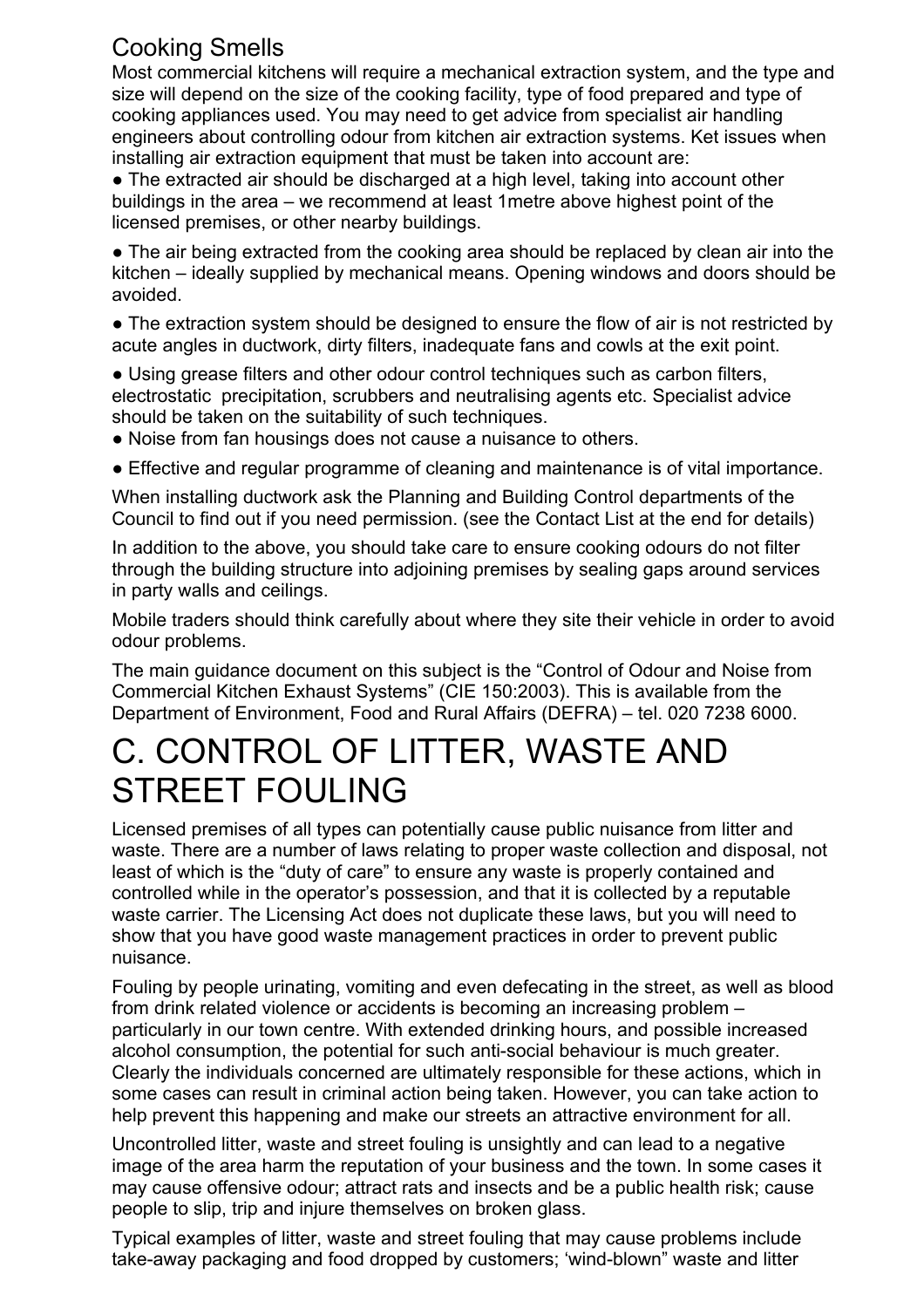from refuse storage areas; discarded and broken bottles, glasses and cans, promotional leaflets (flyers) and posters; and people who have consumed too much alcohol and urinate and vomit in the street.

## What you need to do:

● Arrange a waste collection contract with a specialist contractor. The Council can provide this service – telephone 01325 347448 and ask for Carol Carter in Environmental Services, Community Services Department.

• Make sure that there are enough storage facilities for waste to prevent any overspill from containers – we recommend fully contained and lockable bins, which can be thoroughly cleaned and kept away or screened from public areas.

• Reduce packaging to a minimum and recycle bottles, cans and other waste wherever possible.

• Set up a litter control plan to assess the scale of the litter problem and carry out litter patrols on a regular basis. If you wish to discuss litter removal or the possibility of sponsoring a litter bin in your area contact Community Services – Customer Services (tel. 01325 388777).

• Encourage customers to dispose of litter responsibly using posters inside premises and on bins. Discourage customers from leaving premises drinking from open cans and bottles.

• Arrange for the area around your premises to be cleared of litter and fouling on a regular basis, and always at the close of business.

● If you are a mobile trader you will need to provide a suitable waste bin and take your waste away for proper disposal.

• Cut down on the use of promotional leaflets and publicity material. Only hand flyers directly to the public – do not put on vehicle windscreens. Ensure a litter bin is near to the distribution point and clear discarded flyers immediately.

● Provide clean and accessible toilet facilities for customers to use.

• Challenge those who foul the area around your premises.

*The main guidance document on this subject is "Reducing Litter by Food on the Go - Voluntary Code of Practice for the Fast Food Industry". This is available from the Department of Environment, Food and Rural Affairs (DEFRA) – tel. 020 7238 6000.* 

# D. LIGHT POLLUTION CONTROL

Outdoor artificial lighting is used for a number of reasons, including for work, recreation, security, safety, advertising, display and to create an pleasant atmosphere where people gather socially. As many of the premises operating under the Licensing Act will use outdoor lighting late at night, it is important to ensure that it does not become a nuisance to others. Light 'spilling' onto other property can cause annoyance, distraction and discomfort and may cause driving problems by glaring into drivers' eyes or competing with signs and other traffic signals.

The design of larger outdoor lighting installations will need advice from a specialist Lighting Engineer, but you can control even the smallest outdoor installation by:-

• Not "over-lighting" an area – use lighting with an appropriate output for the required purpose. Take particular care when selecting tungsten or halogen lighting.

• Siting the lighting carefully and aiming the beam away from sensitive premises and transport systems. Take advantage of natural screening and barriers.

• Using high mounting positions and directing light downwards, rather than mounting it low and using horizontal light beams.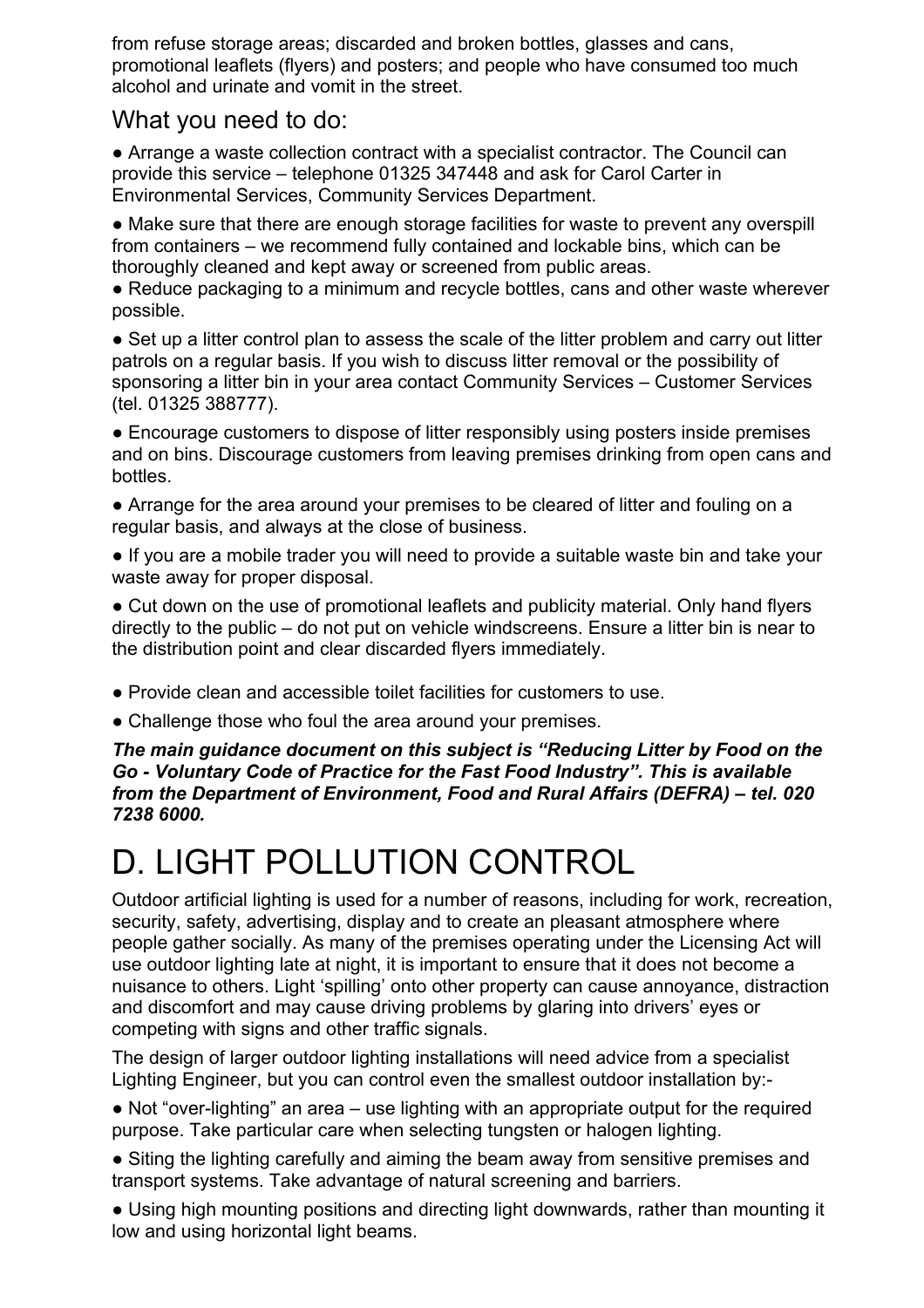• Using properly designed screens, baffles, hoods and louvres on lights to control the direction of the light beam.

● Turning off lighting when no longer required and using timed automatic cut-off switches, but bearing in mind possible safety issues this may create.

 $\bullet$  Ensuring lights activated by sensors are properly set and used appropriately  $-$  i.e. the light is not repeatedly switching on and off, as this itself may cause annoyance.

Special Note: You may wish to provide additional security lighting to poorly lit areas around your premises in order to improve safety and deter crime. You are encouraged to do so as this is a key aim of the Licensing Act – just take care that the lighting does not cause nuisance to others.

*The main guidance document on this subject is the "Guide on the Limitation of the Obtrusive Effects of Obtrusive Light from Outdoor Lighting Installations" (CIE 150:2003). This is available from the Chartered Institute of Building Services Engineers (CIBSE) – tel. 020 8675 5211.*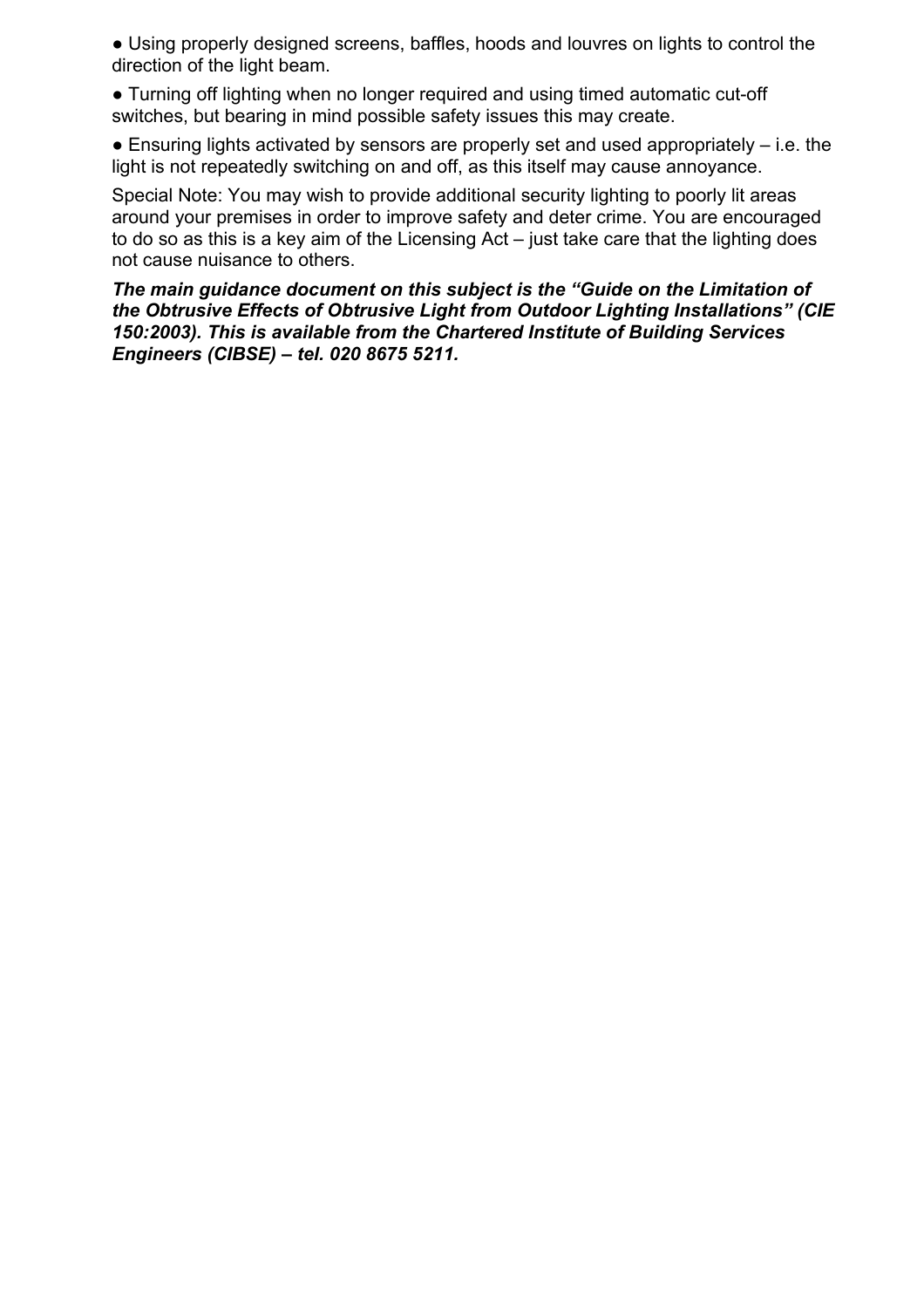# Further Help

Information about the Licensing Act is available on the Government website at www.culture.gov.uk.

A copy of the Council's Licensing Policy is available on the Council website www.darlington.gov.uk or as a hard copy on request. A wide range of guidance on the application of the Licensing Act 2003 is also provided.

### Useful Contacts

Department of Culture Media & Sport (DCMS) 020 7211 6200 www.culture.gov.uk Department of Environment, Food & Rural Affairs (DEFRA) 08459 33 55 77 www.defra.gov.uk British Beer and Pub Association 0207627 9123 www.beerandpub.com The Institute of Lighting Engineers 01788 576 492 www.ile.org.uk The Association of Noise Consultants 01727 848 195 www.association-of-noise-consultants.co.uk The Institute of Acoustics 01727 848 195 www.ioa.org.uk

### **Darlington Borough Council**

- Licensing Section 01325 388577 licensing@darlington.gov.

- Environmental Heath (Health & Safety - Food Safety – Pollution) 01325 388799 www.publicprotection@darlington.gov.uk

- Community Services (Street Cleansing 01325 388777 & Waste collection 012325 347448)

- Planning 01325 388799 www.planning.enquiries@darlington.gov.uk

- Building Control 01325 370827 www.buildingcontrolenquiries@darlington.gov.uk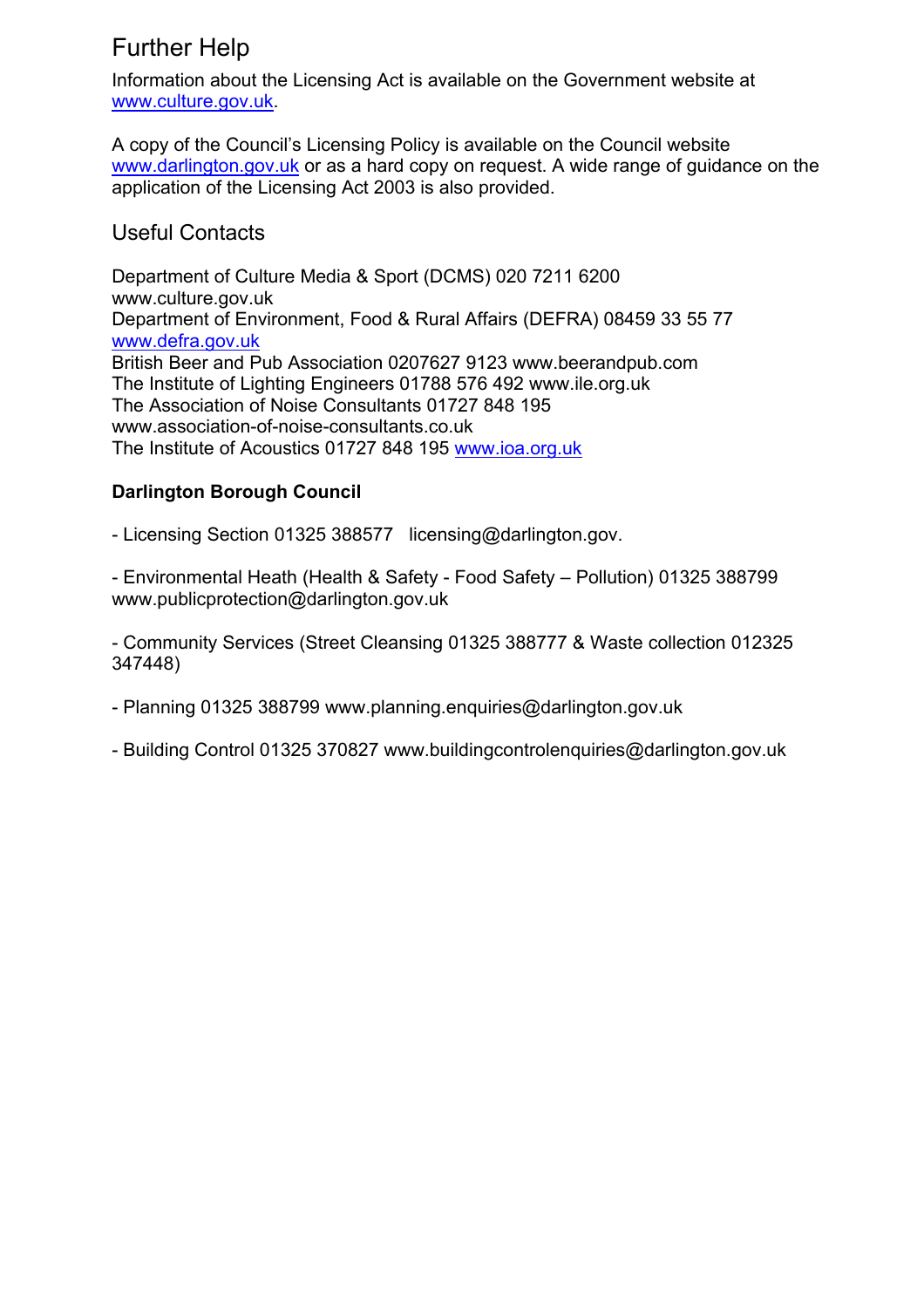# **LICENSING ACT 2003 SELF ASSESSMENT FORM RISK OF CAUSING NUISANCE**

If you are operating licensed premises you should from time to time consider what risk there is of your business causing public nuisance and take action to control that nuisance as a good neighbour. This self assessment form will assist you do that and help you in writing an operating schedule to accompany a licensing application.

If you are a new business or have difficulty in completing the assessment you should contact a member of the Council's Environmental Health Commercial team on 01325 388799 or e mail publicprotection@darlington.gov.uk.

This is intended to be a simple process and by ticking the box for each question identify if the risk is low, medium or high. It is likely that a combination of low, medium and high risks will be identified for different parts of the assessment. Having carried out the risk assessment and identified possible sources of public nuisance you need to decide how you will control them. You should then focus you attention as a priority in controlling those issues identified as a high risk. You may find it helpful to refer to the information in the guidance. The control measures can then be referred to in your operating schedule submitted with your licence application.

#### **Your Risk Assessment:**

**1 Identify if activities at the premises have changed from what took place previously. For example are you having live entertainment / discos where you have not done so previously, or remaining open later into the night?** 

| LOW                   | <b>MEDIUM</b>                    | <b>HIGH</b>                                 |
|-----------------------|----------------------------------|---------------------------------------------|
| No change in activity | <b>Slight change in activity</b> | Significant change in<br>activity $\square$ |

#### **2 Carry out a "Noise Check" to find out how well your premise contains noise.**

| <b>Noise Check:</b> |                                                                                             |  |  |  |
|---------------------|---------------------------------------------------------------------------------------------|--|--|--|
|                     |                                                                                             |  |  |  |
|                     |                                                                                             |  |  |  |
|                     | Go the nearby "noise sensitive" premises (dwellings, office etc) while noise sources are    |  |  |  |
|                     |                                                                                             |  |  |  |
|                     | operating – such as when entertainment is ongoing. You may reproduce normal                 |  |  |  |
|                     | entertainment for this exercise by playing jukebox music at a noise level that your         |  |  |  |
|                     |                                                                                             |  |  |  |
|                     | entertainment is played at.                                                                 |  |  |  |
| $\bullet$           | Open windows if these are necessary for ventilation.                                        |  |  |  |
|                     |                                                                                             |  |  |  |
|                     | Open entrance doors to replicate a customer entering the premises.                          |  |  |  |
| $\bullet$           | Carry out this exercise at the latest time when the noise will be ongoing – ie near the end |  |  |  |
|                     |                                                                                             |  |  |  |
|                     | of the night/evening when it generally quieter outside.                                     |  |  |  |
|                     | How much noise can you hear?                                                                |  |  |  |
|                     |                                                                                             |  |  |  |
|                     |                                                                                             |  |  |  |

*LOW*  **No Noise**  *MEDIUM*  **Slightly hear noise, but not clearly**   $\Box$ *HIGH*  **Can clearly hear the noise**   $\Box$